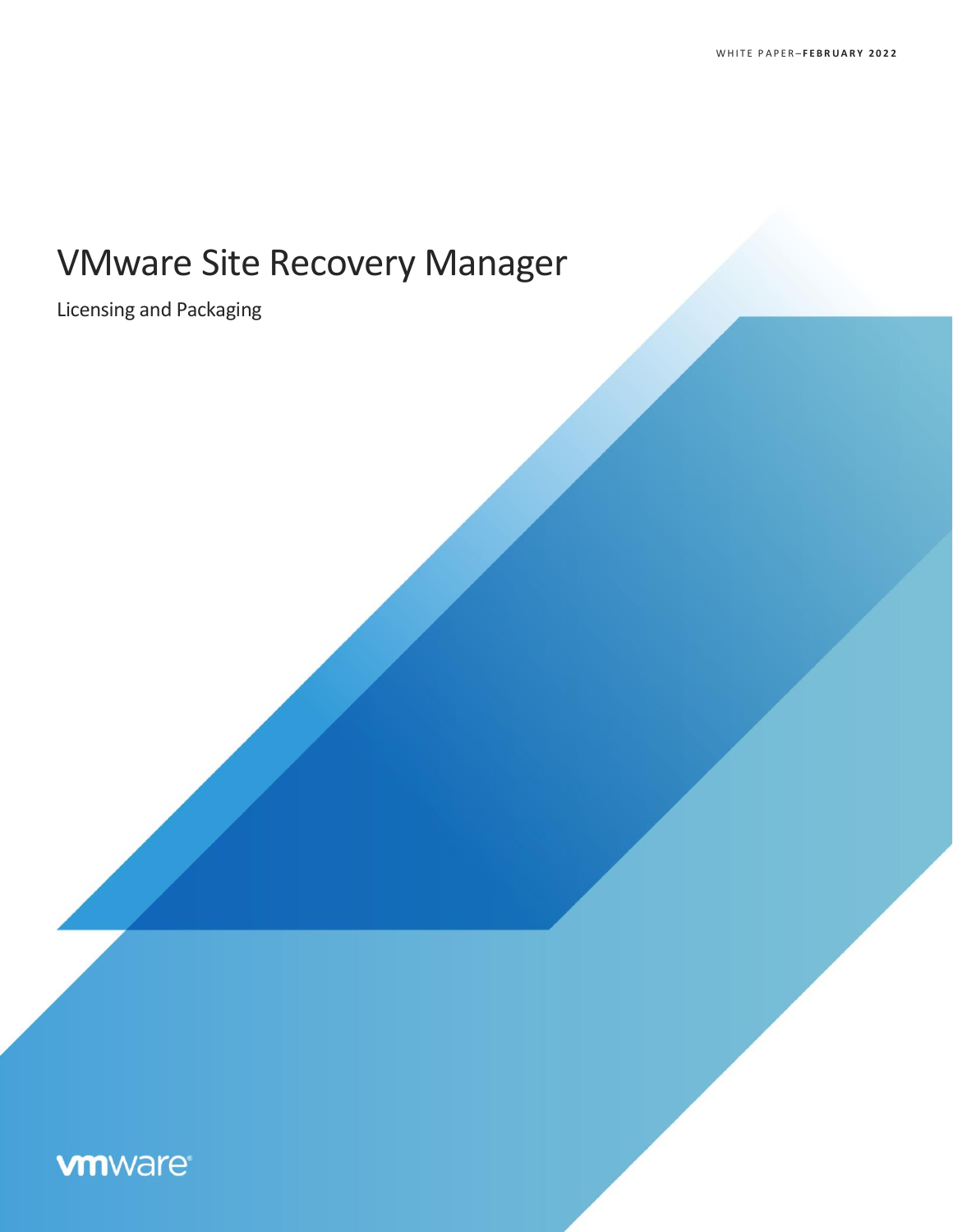#### Table of contents

| <b>Executive Summary</b>                                                 | 3 |
|--------------------------------------------------------------------------|---|
| <b>VMware Site Recovery Manager</b>                                      | 3 |
| <b>Licensing Guide</b>                                                   | 3 |
| VMware Site Recovery Manager Licensing: Per Protected Virtual Machine  3 |   |
|                                                                          |   |
|                                                                          |   |
|                                                                          |   |
|                                                                          |   |
|                                                                          |   |
|                                                                          |   |
|                                                                          |   |
|                                                                          |   |
| Packaging                                                                | 5 |
|                                                                          |   |
|                                                                          |   |
| Upgrades and Downgrades Entitlements for Existing Customers              | 6 |
|                                                                          |   |
|                                                                          |   |
|                                                                          |   |
| <b>HOW TO BUY</b>                                                        | 7 |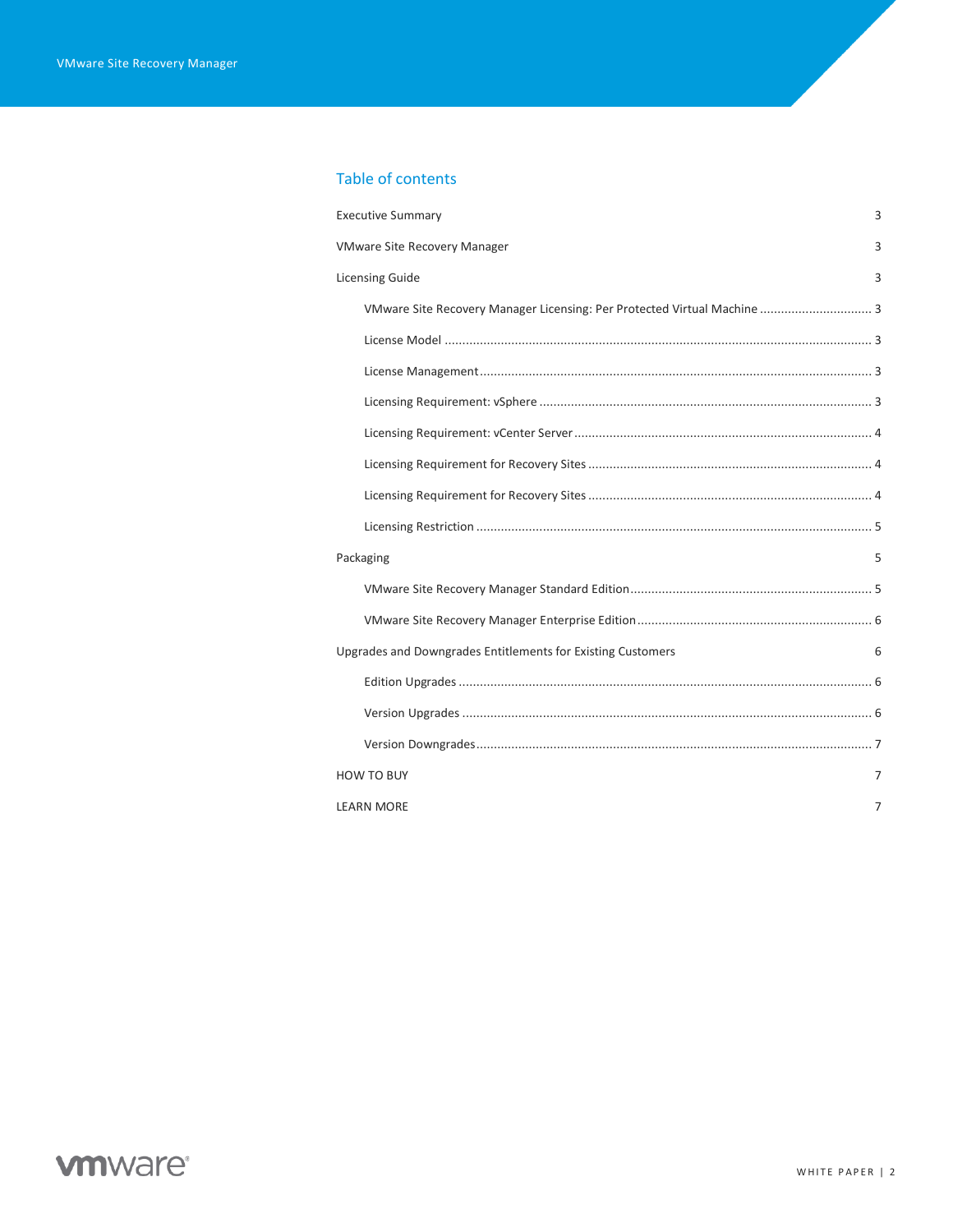#### <span id="page-2-0"></span>Executive Summary

This guide provides an overview of the licensing, pricing, and packaging for VMware Site Recovery Manager. The key topics discussed in this guide include:

- VMware Site Recovery Manager
- Licensing Guide licensing metric and license management
- Packaging features across editions
- Upgrades and Downgrades Entitlements for Existing Customers on edition and version

#### <span id="page-2-1"></span>VMware Site Recovery Manager

VMware Site Recovery Manager $^{TM}$  is the industry-leading disaster recovery management solution. Site Recovery Manager offers automated orchestration and non-disruptive testing of centralized recovery plans for all virtualized applications.

Site Recovery Manager integrates with VMware vSphere® through VMware vCenter Server™ and an underlying replication technology. It can integrate natively with vSphere Replication™, vSphere Virtual Volumes Replication, and with a broad range of storage array-based replication solutions from leading storage vendors through storage replication adapters. Site Recovery Manager guides users through the process of configuring recovery plans. At the time of failover or testing, Site Recovery Manager automates the execution of the recovery plan.

#### <span id="page-2-2"></span>Licensing Guide

<span id="page-2-3"></span>VMware Site Recovery Manager Licensing: Per Protected Virtual Machine The licensing metrics for Site Recovery Manager is "per protected virtual machine". A "protected virtual machine" is defined as a virtual machine that is part of a Site Recovery Manager Protection Group, regardless of the state of the virtual machine.

#### <span id="page-2-4"></span>License Model

We have two licensing models for Site Recovery Manager. The general Site Recovery Manager license is available as a perpetual license and Site Recovery Manager for Hyperscalers license is available as a 1 or 3-year subscription term license.

The hyperscaler cloud services currently supported are Microsoft Azure VMware Solution (AVS), Google Cloud VMware Engine (GCVE), and Oracle Cloud VMware Solution (OCVS). Contact VMware Alliance Executive if your company is interested in being added to the list.

#### <span id="page-2-5"></span>License Management

Site Recovery Manager is licensed through vCenter Server. Site Recovery Manager uses the same license-key system used by vSphere and vCenter Server.

#### <span id="page-2-6"></span>Licensing Requirement: vSphere

Site Recovery Manager requires at least one licensed vSphere server at both the protected site and the recovery site. Usage of vSphere Replication for disaster recovery with Site Recovery Manager does not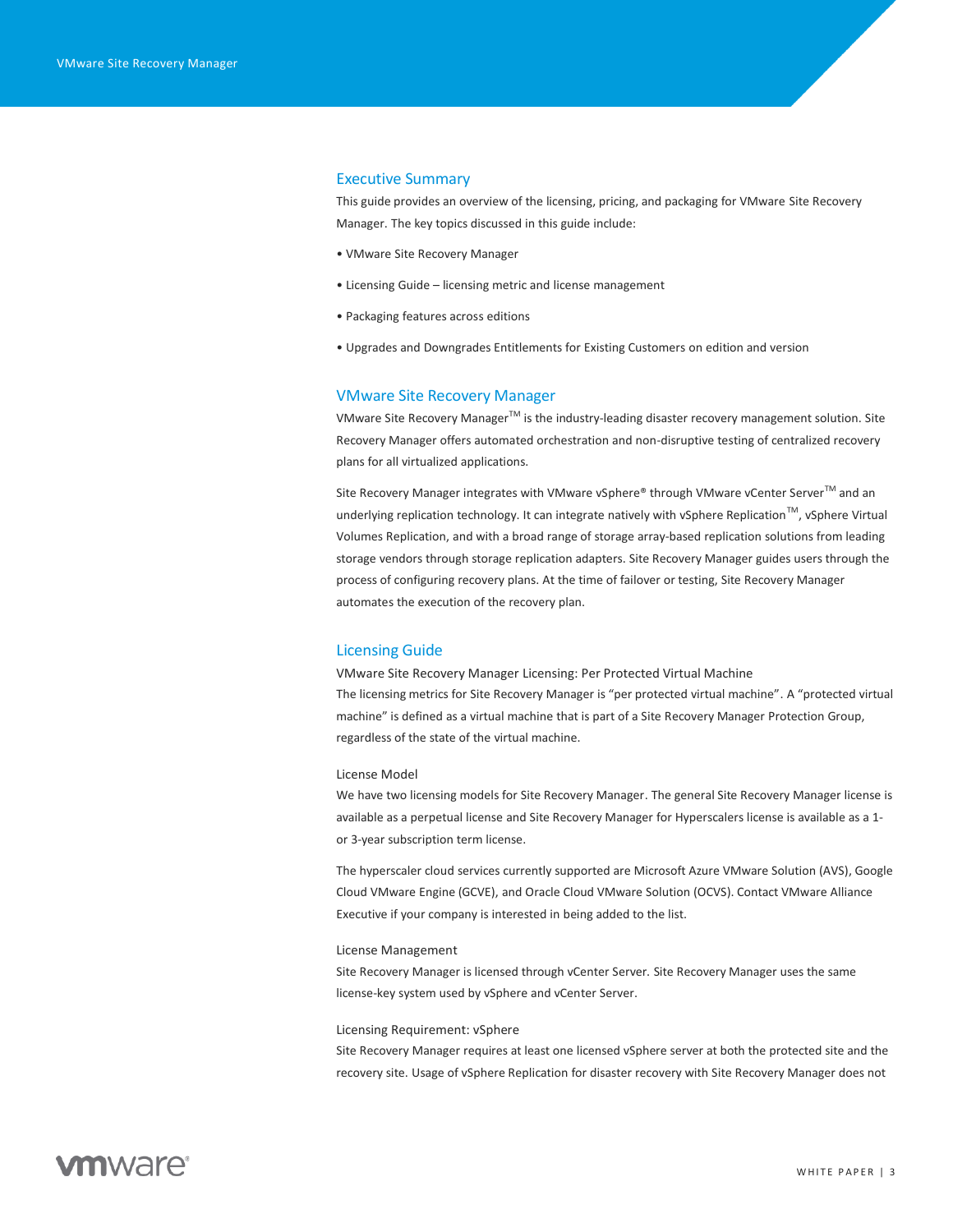require additional licensing. vSphere Replication is included with vSphere Essentials Plus and higher editions.

<span id="page-3-0"></span>Licensing Requirement: vCenter Server

Site Recovery Manager requires two active and licensed vCenter Server instances, one at each site (protected and recovery).

<span id="page-3-1"></span>Licensing Requirement for Recovery Sites

With "per protected virtual machine" licensing, only virtual machines that are protected by Site Recovery Manager require Site Recovery Manager licensing. Licenses are required for all protected virtual machines, even if they are powered off.

There are two scenarios to consider:

For uni-directional protection (failover use case only), Site Recovery Manager needs only be licensed at the source, although it must be deployed at both the source and target site). For bi-directional protection (failover and failback), Site Recovery Manager must be licensed at both the source and target location (see chart below).



Uni-directional Protection: Site Recovery Manager is configured only to fail over virtual machines from site A to the site B. In this case, licenses are required only for the protected virtual machines at protected site A.

Bi-directional protection: Site Recovery Manager is configured to fail over virtual machines from site A to site B at the same time that it is configured to fail over a different set of virtual machines from site B to site A. In this case, Site Recovery Manager licenses must be purchased for the protected virtual machines at both sites.

<span id="page-3-2"></span>Licensing Requirement for Recovery Sites

Shared Recovery Site: Site Recovery Manager licenses are required only for protected virtual machines. In a shared recovery site scenario (multiple protected sites configured to fail over into a shared recovery site), Site Recovery Manager licenses are required only at the protected sites. The shared recovery site does not require any additional Site Recovery Manager licenses to protect those sites.

To failback from site B to site A (after failover from site A to site B), Site Recovery Manager licenses are required for the "re-protected" virtual machines at Site B. The "per virtual machine" licenses originally used at site A can be used at site B for this purpose, as long as the licenses are no longer in use at site A.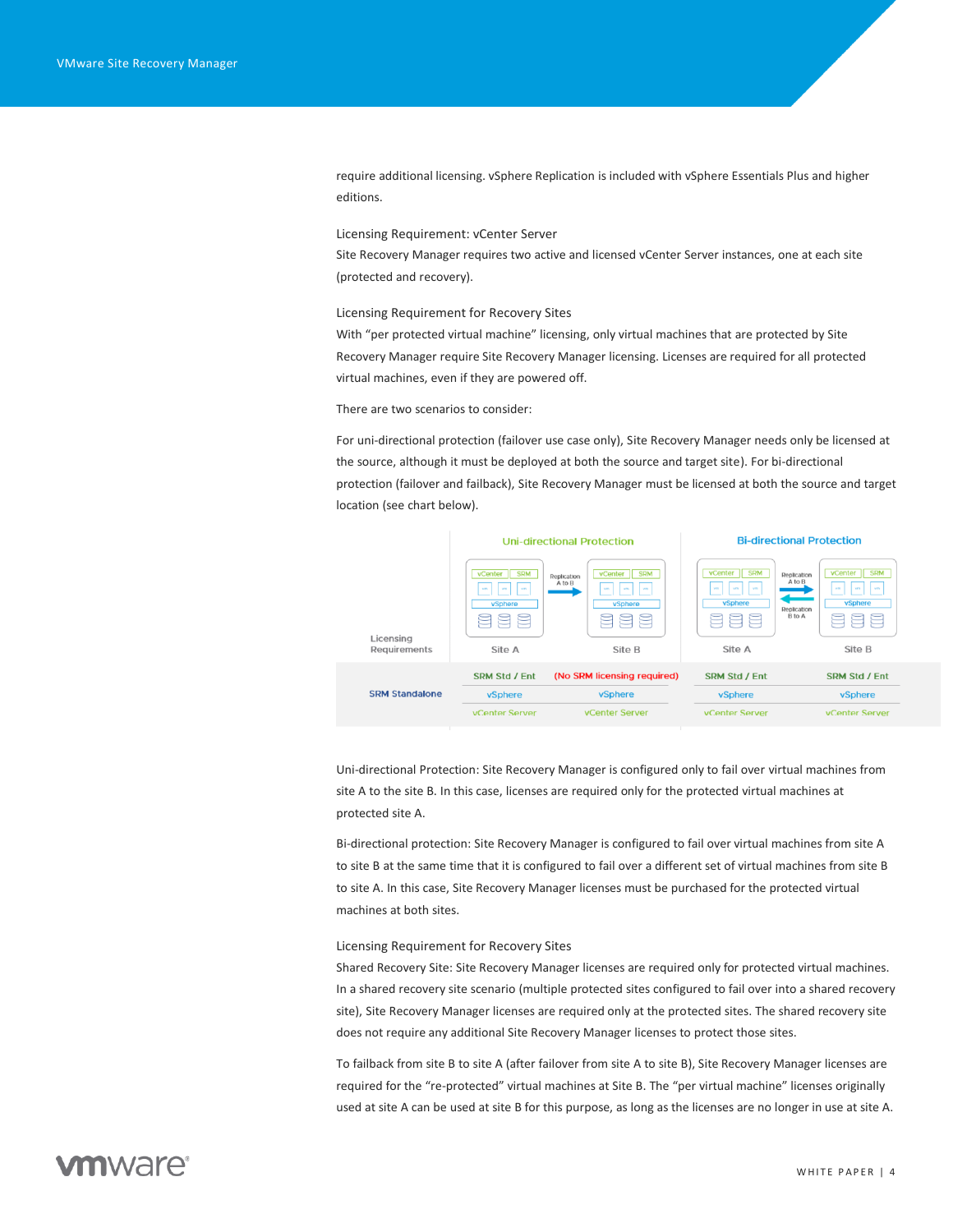<span id="page-4-0"></span>Licensing Restriction

Site Recovery Manager perpetual licenses can only be used for the purpose of disaster recovery between customer's on-premises environments only. It cannot be used for the purpose of disaster recovery to or within public cloud services environments.

Site Recovery Manager licenses cannot be reused in VMware Site Recovery, a robust disaster recovery as a service (DRaaS) offering that protects workloads between on-premises datacenters and VMware Cloud on AWS or VMware Cloud on Dell, as well as between different instances of VMware Cloud on AWS or VMware Cloud on Dell. To learn more about VMware Site Recovery, visit the *VMware Site Recovery* product page (*<https://cloud.vmware.com/vmware-site-recovery>*).

Site Recovery Manager for Hyperscalers subscription term licenses cannot be used for on-premises to on-premises disaster recovery; the protected and/or recovery site must be an eligible hyperscaler cloud SDDC. Site Recovery Manager for Hyperscalers term license can be used to protect (1) workloads running in an on-premises datacenter to a supported hyperscaler cloud SDDC, (2) workloads running on a supported hyperscaler cloud SDDC to an on-premises datacenter, and (3) workloads between two supported hyperscaler cloud SDDCs from the same hyperscaler (cross hyperscaler cloud configurations are not currently supported).

#### <span id="page-4-1"></span>Packaging

VMware Site Recovery Manager is available in 2 editions: Standard and Enterprise. Both standalone editions are licensed per protected virtual machine and sold in packs of 25 virtual machines. Only one edition of Site Recovery Manager can be configured under a vCenter Server instance.

Site Recovery Manager for Hyperscalers term license is an enterprise edition and has the same features as the Site Recovery Manager perpetual license enterprise edition.

<span id="page-4-2"></span>VMware Site Recovery Manager Standard Edition Site Recovery Manager Standard is designed for smaller environments and is limited to 75 protected virtual machines per physical site and per Site Recovery Manager instance.

VMware Site Recovery Manager Standard Edition is subject to the following restrictions: (a) protect up to seventy-five (75) virtual machines within a physical facility or building (b) each running copy of VMware Site Recovery Manager Standard Edition manages up to seventy-five (75) protected virtual machines

If at any given time, the number of protected virtual machines in (a) or (b) exceeds seventy-five (75), customers are required to upgrade all VMware Site Recovery Manager Standard Edition licenses to VMware Site Recovery Manager Enterprise Edition.

Notwithstanding the foregoing, VMware Site Recovery Manager Standard Edition restriction shall not apply if a failover of protected virtual machines causes the number of protected virtual machines to exceed the VMware Site Recovery Manager Standard Edition restriction within a physical facility or building for a reasonable period.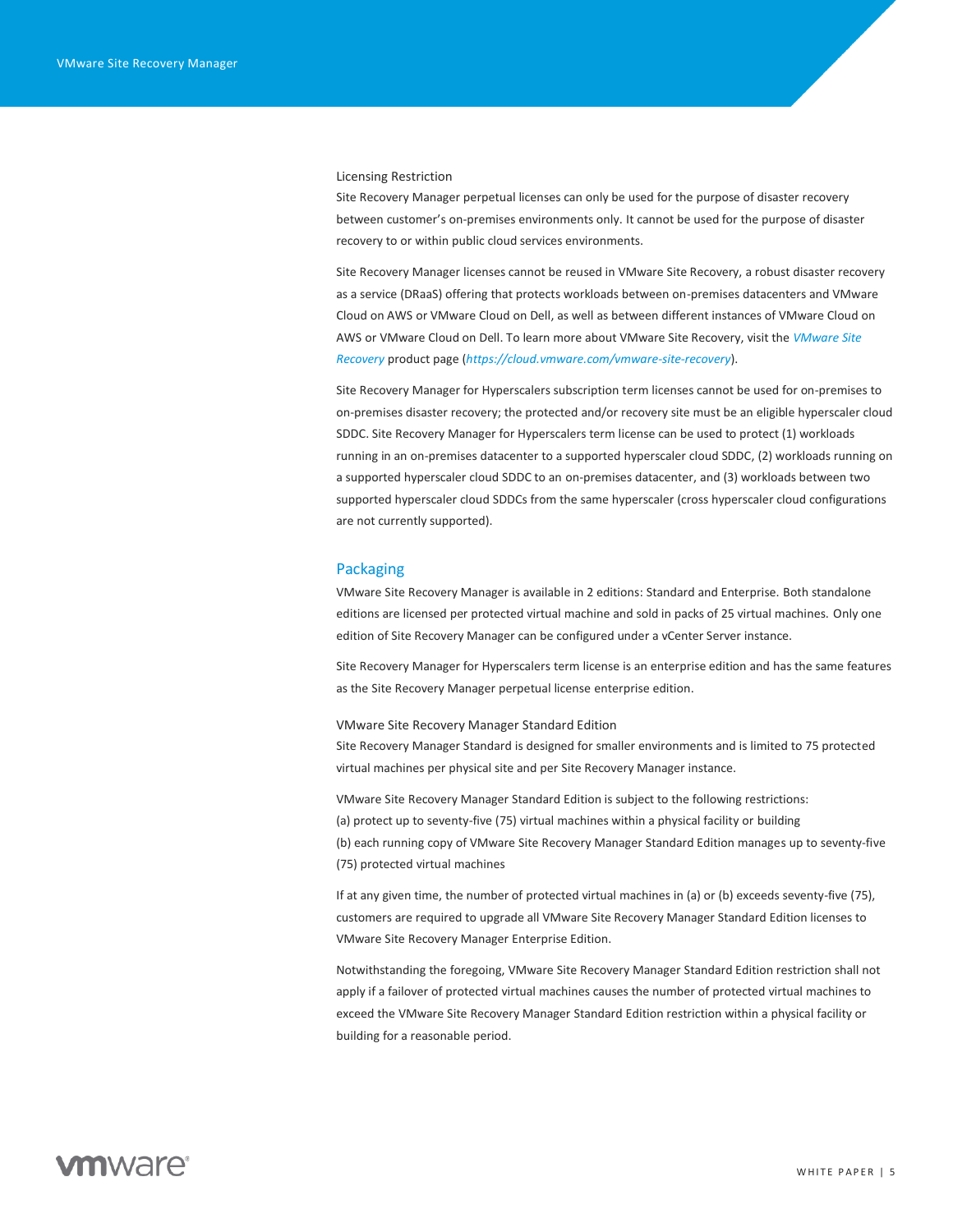<span id="page-5-0"></span>VMware Site Recovery Manager Enterprise Edition

Site Recovery Manager Enterprise provides enterprise-level protection to all virtualized applications with no licensing restriction on the number of virtual machines that can be protected. It also provides advanced capabilities that are not available in the Standard Edition.

|                                           | <b>STANDARD</b> | <b>FNTFRPRISE</b>  |
|-------------------------------------------|-----------------|--------------------|
| Licensing                                 |                 |                    |
| Maximum protected virtual machines        | 75 VMs per site | No licensing limit |
| <b>Features</b>                           |                 |                    |
| Integration with VMware Cloud Products    |                 |                    |
| Centralized recovery plans                |                 |                    |
| Non-disruptive testing                    |                 |                    |
| Automated disaster recovery failover      |                 |                    |
| Planned data center migration             |                 |                    |
| Automated re-protection and failback      |                 |                    |
| Array-based replication support           |                 |                    |
| Automatic protections of virtual machines |                 |                    |
| vSphere Replication support               |                 |                    |
| Stretched storage support                 |                 |                    |
| Orchestrated cross-vCenter vMotion        |                 |                    |
| Virtual volumes (vVols) support           |                 |                    |

**Table 1.** VMware Site Recovery Manager Editions

#### <span id="page-5-1"></span>Upgrades and Downgrades Entitlements for Existing Customers

#### <span id="page-5-2"></span>Edition Upgrades

Customers may upgrade from Site Recovery Manager Standard to Site Recovery Manager Enterprise in 25 virtual machine packs. VMware's general policy does not allow for edition downgrades for any of its products; Site Recovery Manager is no exception.

#### <span id="page-5-3"></span>Version Upgrades

Customers with a current Support and Subscription (SnS) contract for Site Recovery Manager are entitled to licenses of the latest version of the product at no additional charge through their subscription entitlement. Customers with current Support and Subscription (SnS) contracts for bundles that contain Site Recovery Manager are entitled to new versions and new licenses based on the subscription entitlement for the individual products in the bundle.

If a customer's Support and Subscription (SnS) contract expired before the latest Site Recovery Manager release, they are not entitled to receive an upgrade to the latest version of Site Recovery Manager. They will need to renew their SnS and pay the appropriate back fees and penalties. If you are in this situation, you may request a Support Contract Renewal quote.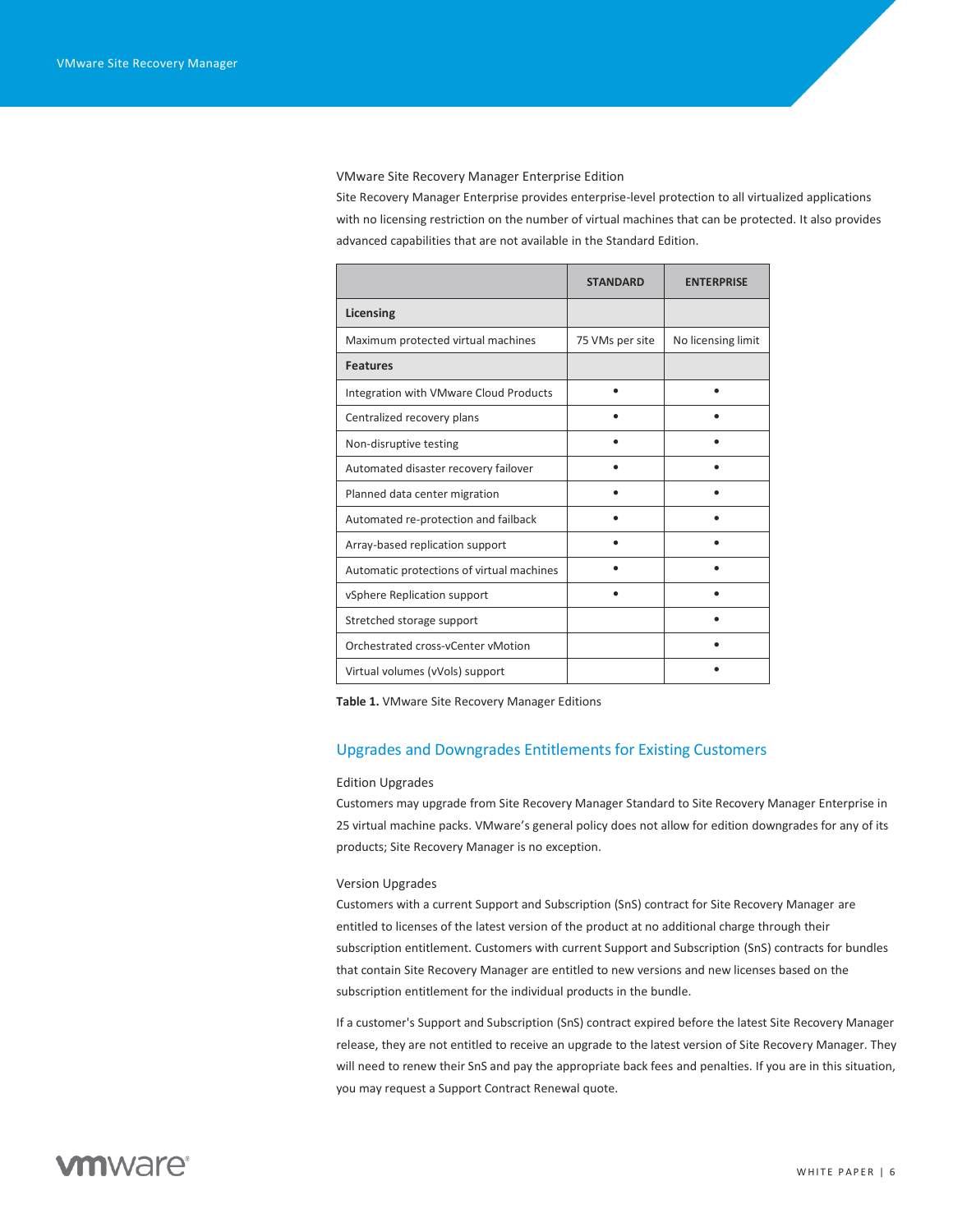#### HOW TO BUY

To purchase VMware Site Recovery Manager, use the *VMware Partner Locator*  (*[https://partnerlocator.vmware.com](https://partnerlocator.vmware.com/)*) to find an authorized reseller in your area

#### LEARN MORE

Visit the *Site Recovery Manager product page* (*[https://www.vmware.com/products/site](https://www.vmware.com/products/site-recovery-manager.html)[recovery-manager.html](https://www.vmware.com/products/site-recovery-manager.html)*) and *Site Recovery Manager FAQ* 

(*[https://core.vmware.com/resource/site](https://core.vmware.com/resource/site-recovery-manager-faq)[recovery-manager-faq](https://core.vmware.com/resource/site-recovery-manager-faq)*) for more information

Visit the *[Site Recovery Manager Product](https://customerconnect.vmware.com/en/web/vmware/evalcenter)  [Evaluation Center](https://customerconnect.vmware.com/en/web/vmware/evalcenter)*

(*[https://customerconnect.vmware.com/en/w](https://customerconnect.vmware.com/en/web/vmware/evalcenter) [eb/vmware/evalcenter](https://customerconnect.vmware.com/en/web/vmware/evalcenter)* ) for your 60-day evaluation.

Call 877-4-VMWARE (outside of North America, +1-650-427-5000), visit *[vmware.com/products](https://www.vmware.com/products.html)* or search online for an authorized reseller.

Customers can choose to upgrade all, some, or none of their Site Recovery Manager licenses. For example, if customers have 50 Site Recovery Manager licenses of older version and want to upgrade only 30 of them, they will have 30 licenses of the latest version of Site Recovery Manager and 20 licenses of Site Recovery Manager old version after the upgrade process.

Customers can upgrade license keys in My VMware portal by following the instructions posted on VMware Knowledge Base article on "How to upgrade license keys in My VMware" (*<https://kb.vmware.com/s/article/2006974>*).

#### <span id="page-6-0"></span>Version Downgrades

Customers are not required to use the latest version of Site Recovery Manager. Licenses of the latest version cannot be used with earlier versions of Site Recovery Manager. Customers will need to downgrade their Site Recovery Manager licenses via the My VMware portal. Site Recovery Manager Enterprise edition licenses may be downgraded with a conversion ratio of 1 virtual machine to 1 virtual machine. Licenses cannot be downgraded to versions earlier than Site Recovery Manager 6.5.

As long as you have an active SnS contract at the time of general availability of the latest version of Site Recovery Manager, you are entitled to perform a version upgrade on your licenses at any time.

Customers can downgrade license keys in My VMware portal by following the instructions posted on VMware Knowledge Base article on "How to downgrade license keys in My VMware" (*<https://kb.vmware.com/s/article/2006975>*).